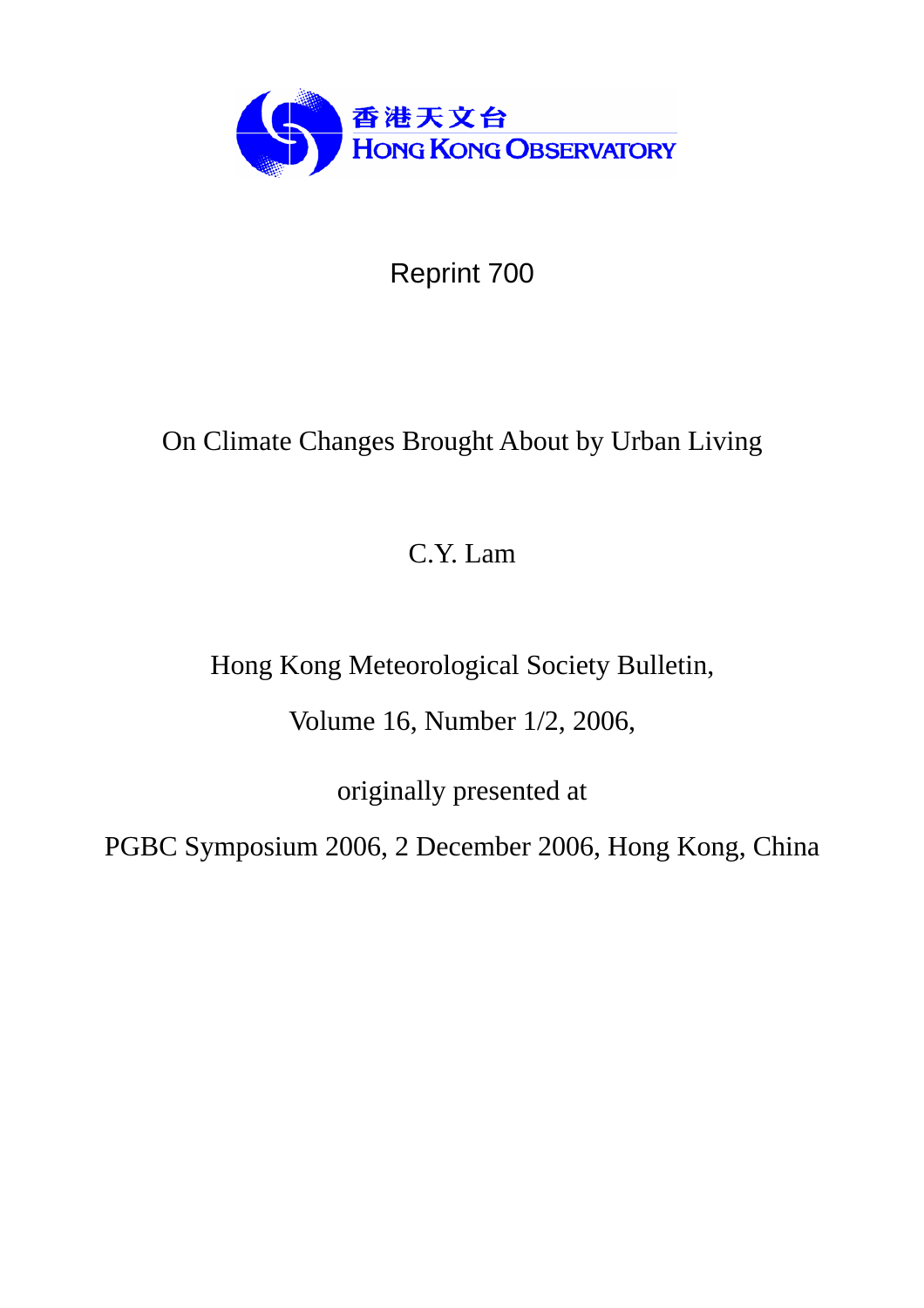## **On Climate Changes Brought About by Urban Living**

C.Y. Lam, Hong Kong Observatory, 134A Nathan Road, Kowloon, Hong Kong

### **1. Introduction**

Hong Kong went through a period of major urbanization in the past half century. Much more land than before is now under concrete. Clusters of tall buildings have invaded into previously open country. At the same time, the increase in population as well as per capita energy consumption in this affluent society have meant the burning of much more coal and petrol than before, with the attendant emissions of gases and particulates. The atmosphere overlying Hong Kong cannot escape interacting with these changes. In the process of doing so, the climate in Hong Kong has changed. Leung et al. (2004) have documented the long-term changes in various observed parameters up to 2002. This paper extends the data series to 2005 and also looks at a couple of aspects not covered before.

### **2. Temperature**

The aspect of change in Hong Kong which is most obvious to all is the generally warmer climate in the urban areas. Figure C4 shows the time series of the annual mean temperature recorded at the headquarters of the Hong Kong Observatory between 1947 and 2005. The Observatory is situated at the heart of Tsimshatsui and is characteristic of a location where urbanization is at its most active in Hong Kong over the past half century. Over the entire period, the temperature rose at 0.17°C per decade. However towards the end of the period, between 1989 and 2005, the rate increased sharply to 0.37°C per decade.

In order to contrast with stations in locations less affected by urbanization, the temperature series at Ta Kwu Ling and Lau Fau Shan which are situated in the northeastern and northwestern New Territories respectively are shown in Figure 1. The rates of temperature rise at these two stations over the same period 1989 – 2005 were 0.08 and 0.25°C per decade respectively. That the urban area has been warming up much more rapidly than the "countryside" is thus evident.

It is well-established that where urbanization bears on the long-term temperature trend, the effect is more on the daily minimum temperature than on the daily maximum temperature (Karl et al., 1993). This is related to the increase in the thermal capacity of the urban area where concrete stores the heat absorbed during the day and releases it during the night, thus holding the temperature at a level higher than it would be in the absence of so much concrete. Figure C5 portrays the trends in mean daily maximum and minimum temperature at the headquarters of the Hong Kong Observatory over the period 1947 – 2005, that is, the post-war development years. The trend in daily maximum temperature was nearly flat, the influence of general global warming having been overshadowed by the increasingly turbid sky (a point which we shall return to later). In contrast, the mean daily minimum temperature has been rising steadily throughout the period, at a rate of 0.28°C per decade. The signature of urbanization in the temperature trend is thus abundantly clear.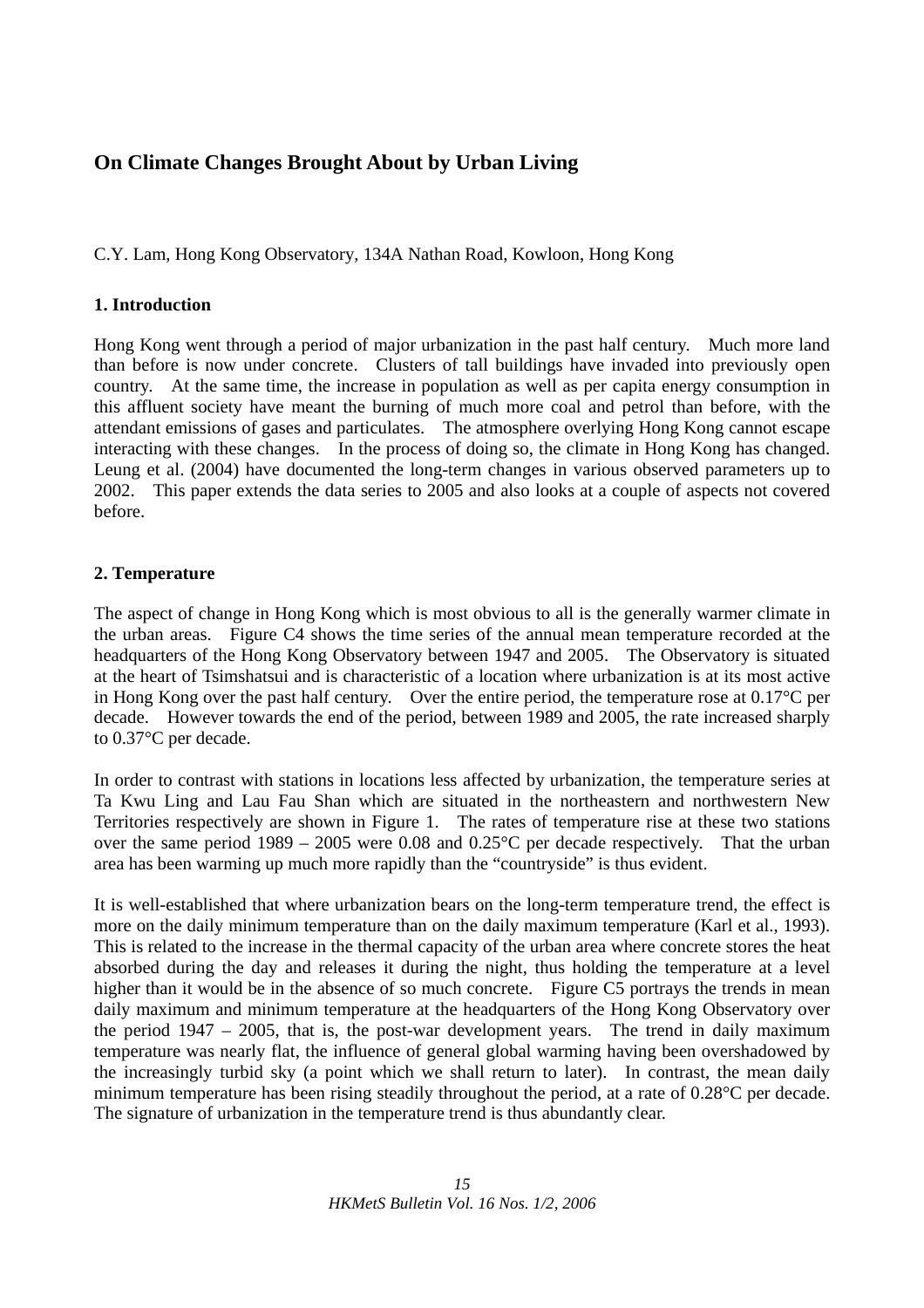

**Figure 1(a). Annual mean temperature recorded at Ta Kwu Ling (1989-2005).** 



**Figure 1(b). Annual mean temperature recorded at Lau Fau Shan (1989-2005).** 

#### **3. Wind**

Another hallmark of urbanization is the growing number of buildings. It increases the roughness of the surface underlying the atmosphere and exerts a drag on the low-level winds. The tendency therefore is to see wind speed near the ground decreasing in the long run. Figure 2 shows the time series of wind speed measured at King's Park and Waglan Island in 1968 – 2005. For technical reasons and in order to compare like with like, the data points represent the annual average of 10-minute wind speed readings taken twice daily, at 8 a.m. and 8 p.m.

Waglan Island is an offshore location and so the observations there reflect purely the background climate without the impact of urbanization. There was no significant long-term trend in the wind speed there. However, at King's Park which is situated on a knoll surrounded by Yaumatei, Mongkok, Homantin and, slightly further afield, Hunghom, there has been a steady decrease in the wind speed.

Because the anemometer at King's Park meteorological station was re-located (within the station) in 1996, two segments of the time series are shown in the figure. But the sustained decrease in wind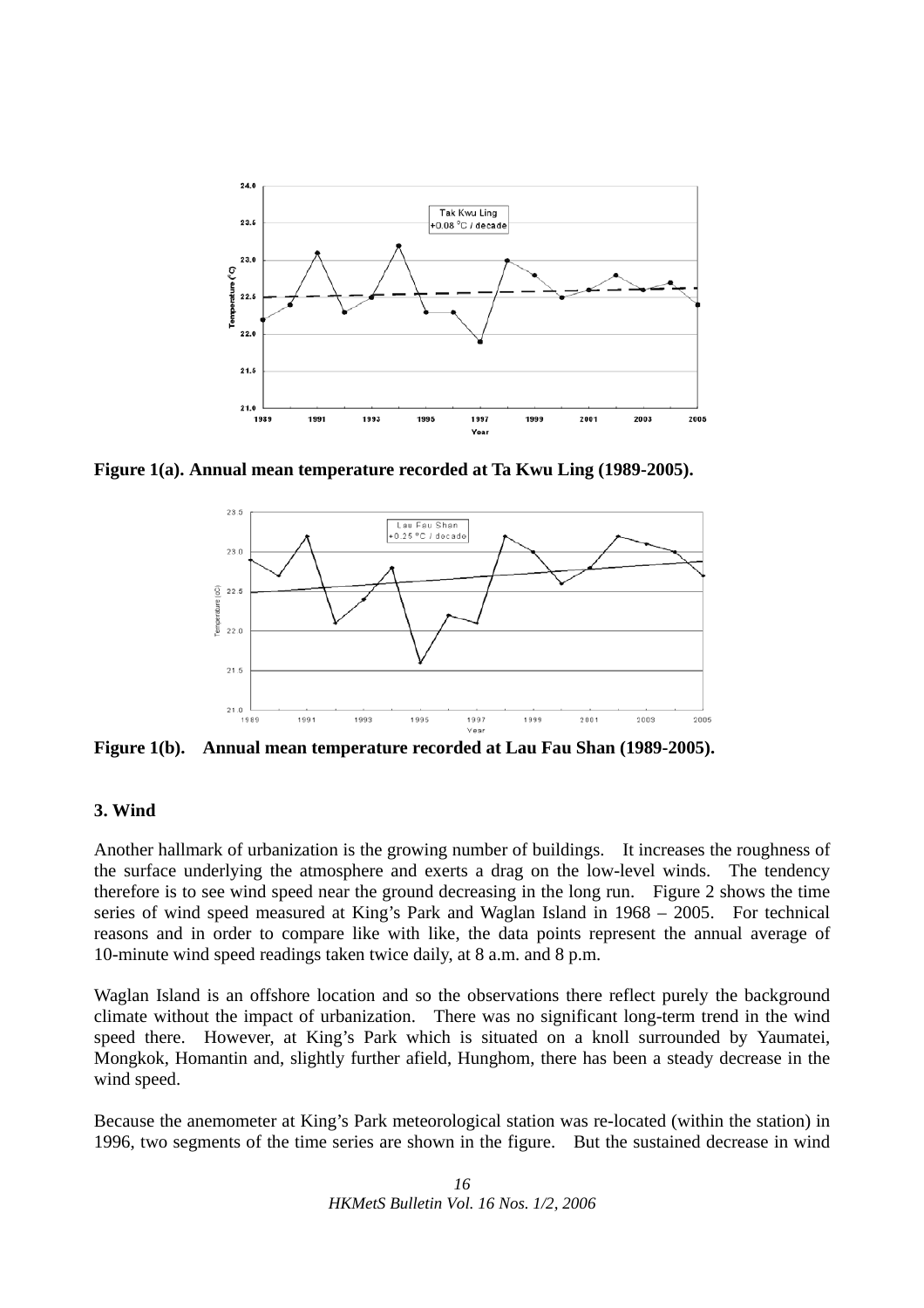speed remains evident. By contrasting the two time series, it is clear that urbanization in the broad



**Figure 2. Annual average of 12-hourly 10-minute mean wind speed of King's Park and Waglan Island (1968-2005).** 

vicinity of King's Park has brought down the wind speed in the boundary layer of the atmosphere around the station. The urban area is therefore generally less well ventilated than before.

#### **4. State of Sky**

One visible aspect of climate change is the turbidity in the sky which more and more local people are concerned about. It is caused by suspended particulates of one kind or another thrown up by human activities in the city. It may be purely dust and natural (e.g. loess from northern China). It could also be particulates formed from combustion products (e.g. vehicle exhaust, kitchens and power generation) through photochemical processes. Figure C6 shows the time series of the annual total number of hours with visibility at the Hong Kong Observatory headquarters below 8 km from 1968 to 2005. Cases of reduced visibility due to rain or mist or associated with high relative humidity are excluded, because those would be more like "natural" weather.

Up to the late 1980s there was no significant trend. But from then onwards, there has been a dramatic rise in the frequency of reduced visibility. By 2005, the frequency was five times that in the seventies and the eighties. It could be argued that some of this increased turbidity of the atmosphere is transported to Hong Kong from outside. But, considering the large consumption of energy within Hong Kong itself, which invariably involves combustion of one form or another with its attendant emissions, there is no question that some of this turbidity *is* locally generated by the urban form of living practised here.

Leung et al. (2004) also reported that the annual mean cloud amount observed at the Hong Kong Observatory headquarters bas been increasing at a rate of 1.8% per decade in the period 1961 – 2002. One potential cause could be the increase in the concentration of condensation nuclei in the air (a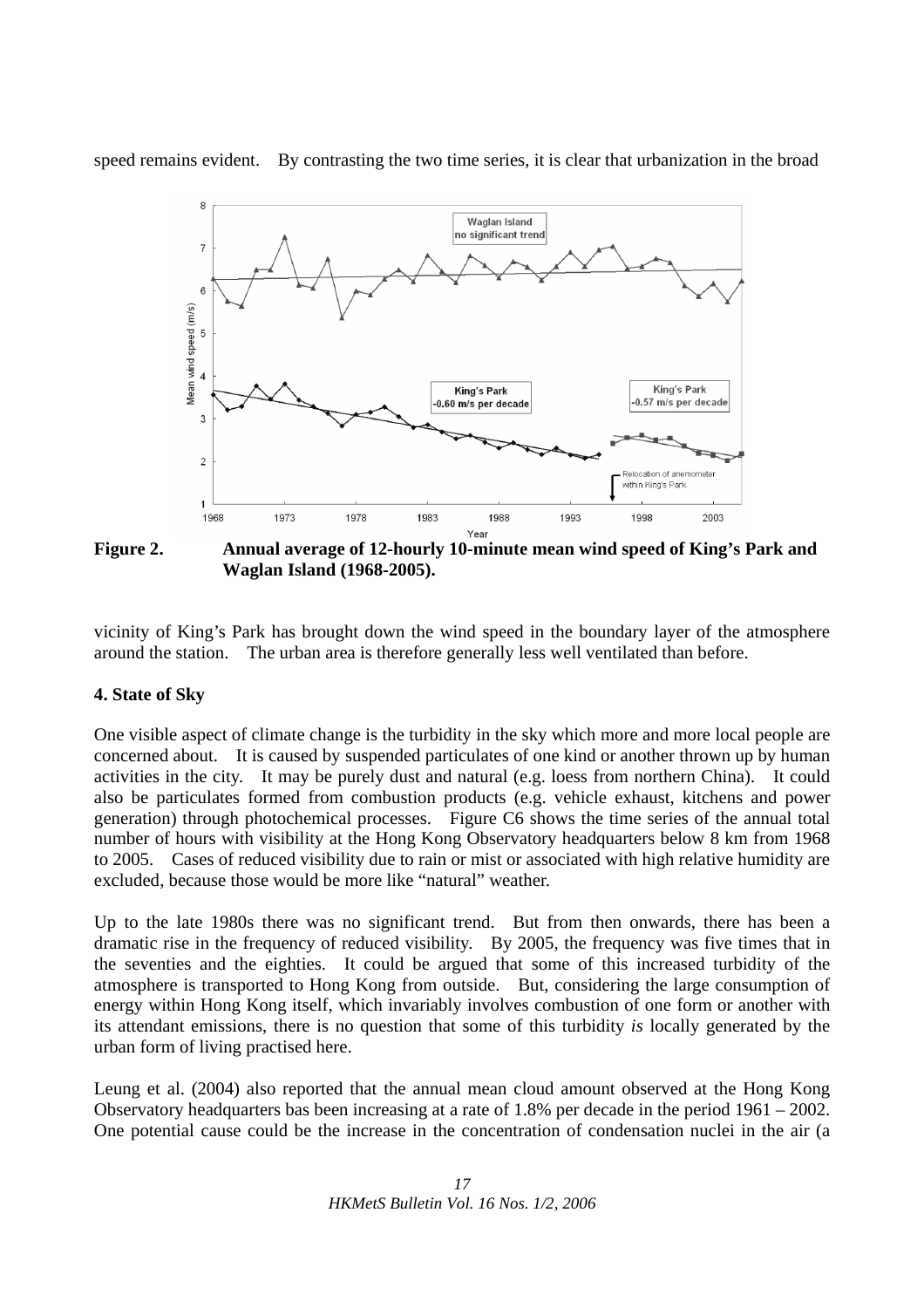factor favourable to the formation of cloud), which is known to be associated with urbanization.

Increased turbidity and increased cloud amount reduce the amount of solar radiation reaching the ground. Figure 3 shows the time series of the annual mean of the daily amount of solar radiation measured at King's Park between 1961 and 2005. There has been a clear, broad falling trend. With the lesser amount of solar energy reaching the ground, the urban heat island effect during the day has therefore been suppressed. This provides the context for us to view the nearly flat trend in the daily maximum temperature in Figure C5. It also prompts us to think what the consequences might be in terms of reduced illumination in buildings and reduced ability to kill germs potentially harmful to human beings.



**Figure 3. Long-term trend in annual mean of the daily global solar radiation, 1961-2005.** 

#### **5. Evaporation**

One aspect of climate change in cities less noticed by people is the decreasing trend in evaporation. Meteorologists measure evaporation by placing a pan of water lying low on the ground and exposing it to the winds and to the sunshine. The time series of annual total evaporation measured at King's Park between 1961 and 2005 is shown in Figure 4. The broad decreasing trend is evident. It could be attributed to the greatly decreased prevailing wind speed and the reduced amount of solar radiation reaching the ground during the day. Thus it is another signature of urbanization. Again, one wonders whether it could mean damp corners remaining damp more than before, providing a favourable environment for germs.

#### **6. Thinking about people**

In tandem with urbanization in Hong Kong, urban temperature has risen faster than the countryside, winds have gone slow, visibility has deteriorated, less solar radiation is reaching the ground, evaporation rate has gone down, and so on. But does it matter?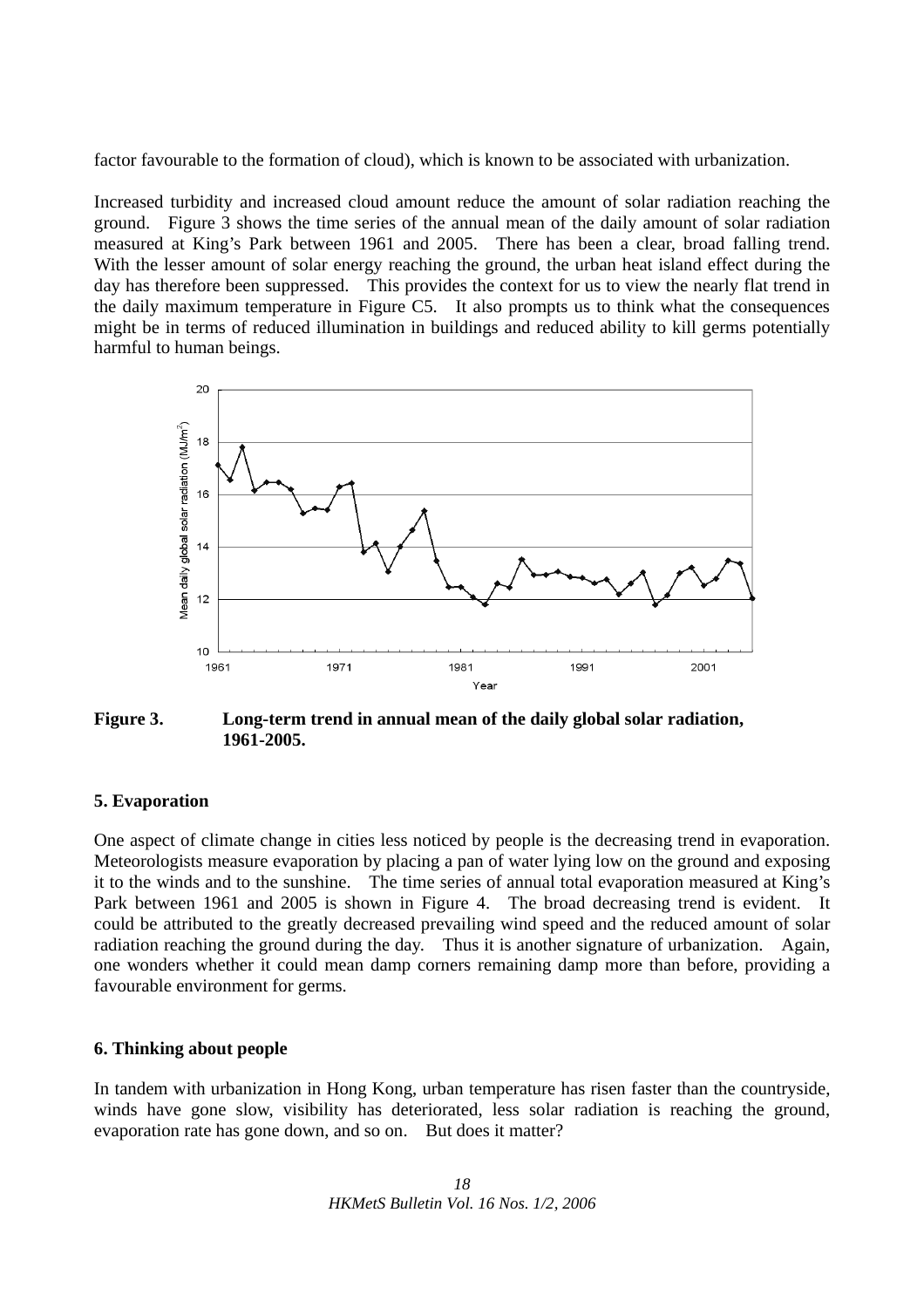For the rich and the elite, it probably does not. They could switch on air-conditioning throughout the year, watch high-definition TV instead of looking at the sky, employ artificial sunlight to get the tan, dry their clothes with electrical devices, etc. Unfortunately, this would raise urban living to an even higher level in terms of high energy consumption, which would in turn cause even greater climate change.



**Figure 4. Long-term trend in annual total evaporation, 1961-2005.** 



#### **Figure 5. Annual number of hot nights from 1961 to 2005.**

For people with lesser means especially the old and the weak, it could however become a life-threatening issue. One aspect of climate change that could "kill" people with chronic diseases

> *19 HKMetS Bulletin Vol. 16 Nos. 1/2, 2006*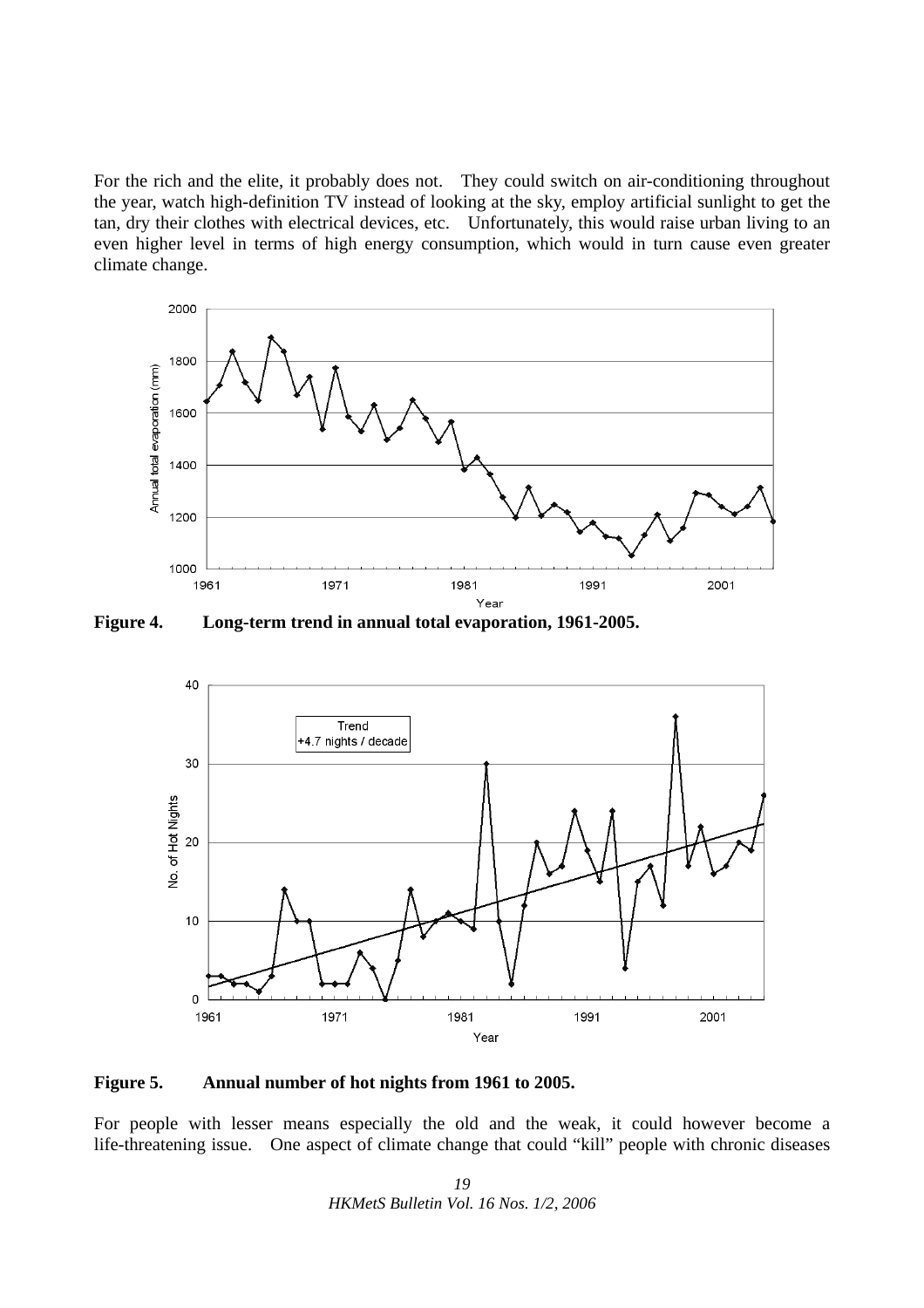and elderlies living alone is the increasing number of hot nights. Figure 5 shows the rise in the numbers of hot nights, that is, nights with a minimum temperature above 28°C, based on Hong Kong Observatory headquarters data,  $1961 - 2005$ . In the 1960s, it was just a few days a year. Now it is roughly 20 days a year. According to the projection of Leung et al. (2004), the figure would rise to 30 by the end of the century.

This city is heading towards a hot, stuffy state of atmosphere. In future summers, the old and the weak living in their tiny rooms in the urban areas will have to face the increasing number of hot nights with no air-conditioning, little wind and the dampness arising from little sun and little evaporation. They also have to fear the attack of more germs than used to be since their natural enemies, viz. fresh air and sunshine, have been reduced in strength. Unfortunately the underprivileged have to look forward to even more tall buildings along the shore or even right at the heart of the urban areas to block the little wind and sunshine left.

Buildings are meant to benefit people. But we have seen in the meteorological records presented above that buildings have collectively modified the urban climate in a way unfavourable to healthy living. It is high time for us to re-think the fundamentals about how urban living should look like. Much is in the hands of architects and engineers.

#### **Acknowledgements**

I would like to thank the Professional Green Building Council for inviting me to deliver a keynote speech at its Symposium on Urban Climate and Urban Greenery, 2 December 2006. This paper is derived from that speech. I would also like to thank Ms Brenda Tong for helping me produce the script.

#### **References**

Karl, T.R., P.D. Jones, R.W. Knight, G. Kukla, N. Plummer, V. Razuvayev, K.P. Gallo, J. Lindsay, R.J. Charlson, T.C. Peterson, 1993: A new perspective on recent global warming: asymmetric trends of daily maximum and minimum temperature. *Bull. Am. Met. Soc.*, **74**, 1007 – 1023.

Leung, Y.K., K.H. Yeung, E.W.L. Ginn and W.M. Leung, 2004: Climate Change in Hong Kong. *Technical Note* No. **107**, Hong Kong Observatory, 41 pp.

Leung, Y.K., E.W.L. Ginn, M.C. Wu, K.H. Yeung and W.L. Chang, 2004: Temperature projections for Hong Kong in the  $21<sup>st</sup>$  century. *Bull. HK Met. Soc.*, **14**, 21 – 48.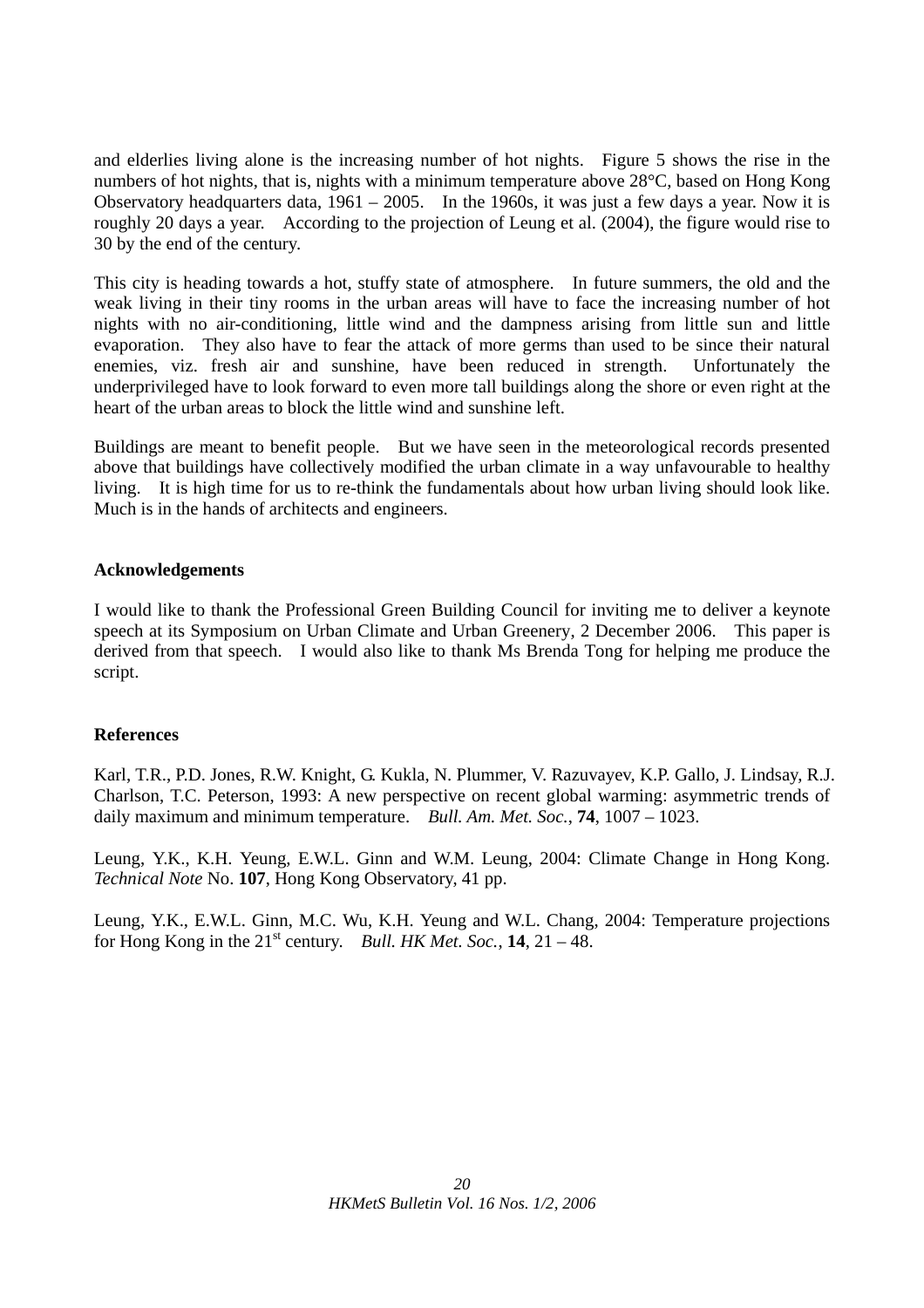

**Figure C4. Annual mean temperature recorded at the Hong Kong Observatory Headquarters (1947-2005).**